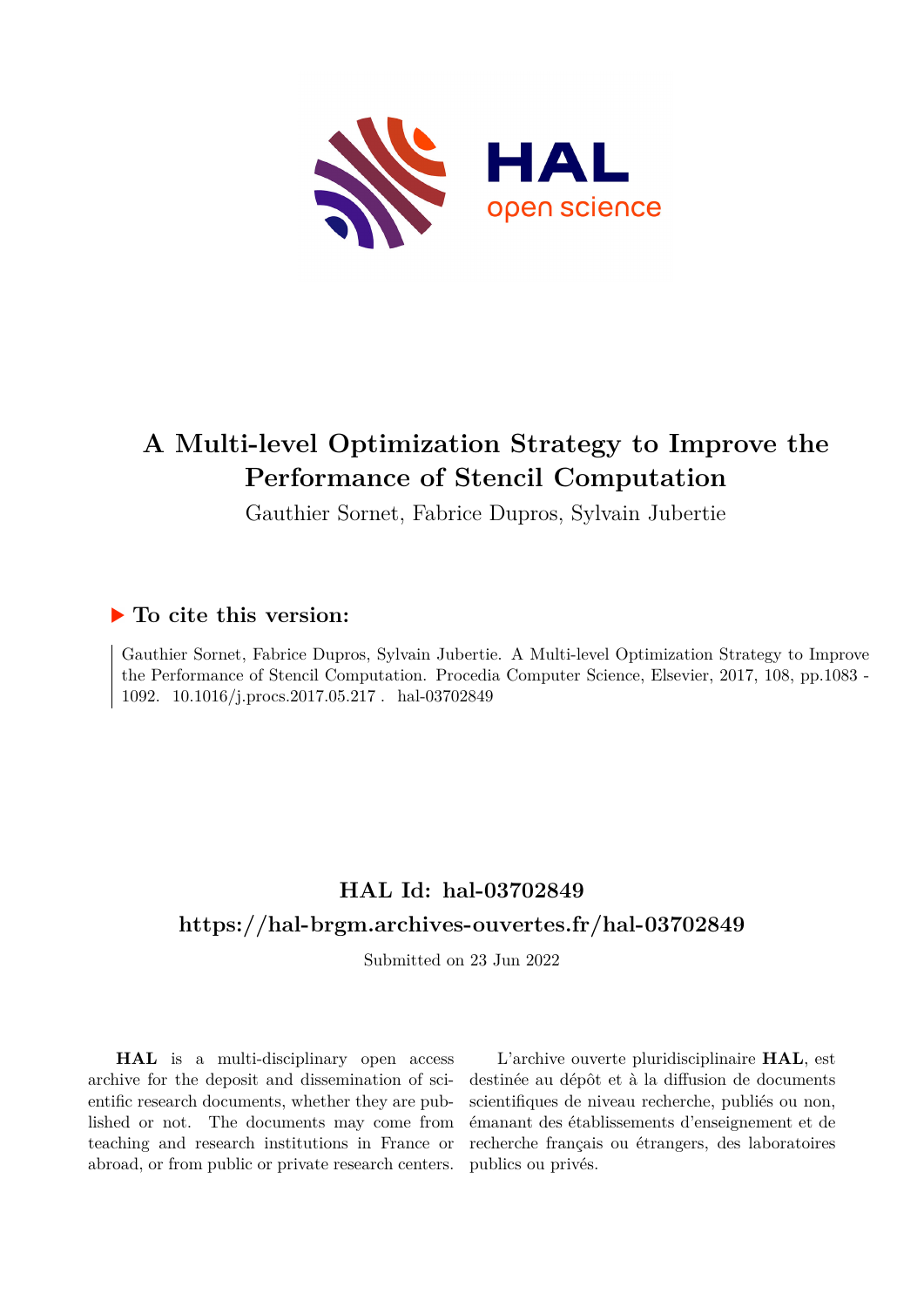



Available online at www.sciencedirect.com





Procedia Computer Science  $108C(2017) 1083-1092$   $-$ 

## International Conference on Computational Science, ICCS 2017, 12-14 June 2017, Zurich, Switzerland

# Performance of Stencil Computation Performance of Stencil Computation A Multi-level Optimization Strategy to Improve the

 $P$ erformance of Stencil Computations of Stencil Computations of Stencil Computations of Stencil Computations of Stencil Computations of Stencil Computations of Stencil Computations of Stencil Computations of Stencil Comp Gauthier Sornet<sup>12</sup>, Fabrice Dupros<sup>2</sup>, and Sylvain Jubertie<sup>1</sup>

 $^1$ Univ. Orléans, INSA Centre Val de Loire, LIFO EA 4022, Orléans, France.  $10^{2}$  univer. Somet, sylval degree  $\alpha$  is  $\alpha$  and  $\alpha$   $\alpha$  and  $\alpha$   $\alpha$   $\beta$  ${g}_{\text{rel}}$ , strate,  $\text{g}_{\text{rel}}$ ,  $\text{g}_{\text{rel}}$ ,  $\text{g}_{\text{rel}}$ ,  $\text{g}_{\text{rel}}$ ,  $\text{g}_{\text{rel}}$ ,  $\text{g}_{\text{rel}}$ ,  $\text{g}_{\text{rel}}$ ,  $\text{g}_{\text{rel}}$ ,  $\text{g}_{\text{rel}}$ ,  $\text{g}_{\text{rel}}$ ,  $\text{g}_{\text{rel}}$ ,  $\text{g}_{\text{rel}}$ ,  $\text{g}_{\text{rel}}$ ,  $\text{g}_{\text{rel}}$ ,  $\text{g$ {gauthier.sornet, sylvain.jubertie}@univ-orleans.fr {gauthier.sornet, sylvain.jubertie}@univ-orleans.fr<br>
<sup>2</sup> BRGM, BP 6009, 45060 Orléans Cedex 2, France.  $\frac{1}{2}$ .sor $\frac{1}{2}$  BRGM,  $\frac{1}{2}$  BRGM,  $\frac{1}{2}$ 

f.dupros@brgm.fr

### **Abstract**

Stencil computation represents an important numerical kernel in scientific computing. Leveraging multi-core or many-core parallelism to optimize such operations represents a major challenge due to both the bandwidth demand and the low arithmetic intensity. The situation is worsened by the complexity of current architectures and the potential impact of various mechanisms (cache memory, vectorization, compilation). In this paper, we describe a multi-level optimization strategy that combines manual vectorization, space tiling and stencil composition tion. A major effort of this study is to compare our results with the Pochoir framework. We evaluate our methodology with a set of three different compilers (Intel, Clang and GCC) on two recent generations of Intel multi-core platforms. Our results show a good match with the theoretical performance models (i.e. roofline models). We also outperform Pochoir performance by a factor of  $x2.5$  in the best case.

© 2017 The Authors. Published by Elsevier B.V.

Peer-review under responsibility of the scientific committee of the International Conference on Computational Science

*Keywords:* Stencil computation, Vectorization, Performance model **1 Introduction**

#### **1 Introduction**  $\mathbf{F}$  introduction is well-defined in numerical simulations. For instance, many physical simulations. For instance, many physical simulations. For instance, many physical simulations. For instance, many physical simulat

Stencil computation is widely used in numerical simulations. For instance, many physical models based on PDE (Partial Differential Equation) heavily rely on it. This is coming from the grid-based computation induced by finite-difference or finite-volume methods that are routinely used to solve various equations (elastodynamics, heat equation, shallow water equation, etc). This numerical kernel can represent a major part of the total elapsed time, particularly when an explicit method is implemented. In this case, the numerical kernel should be evaluated hundreds or thousands of times making critical any performance improvement.

Regarding the computation workflow, each numerical stencil could be described as a set of weighted neighbor cells that should be loaded and combined. The stencil morphology (i.e. the number of cells and the directions involved in the computation) has an impact on the overall performance of the kernel. For instance, the ratio between the number of memory accesses

1877-0509 © 2017 The Authors. Published by Elsevier B.V.

Peer-review under responsibility of the scientific committee of the International Conference on Computational Science 10.1016/j.procs.2017.05.217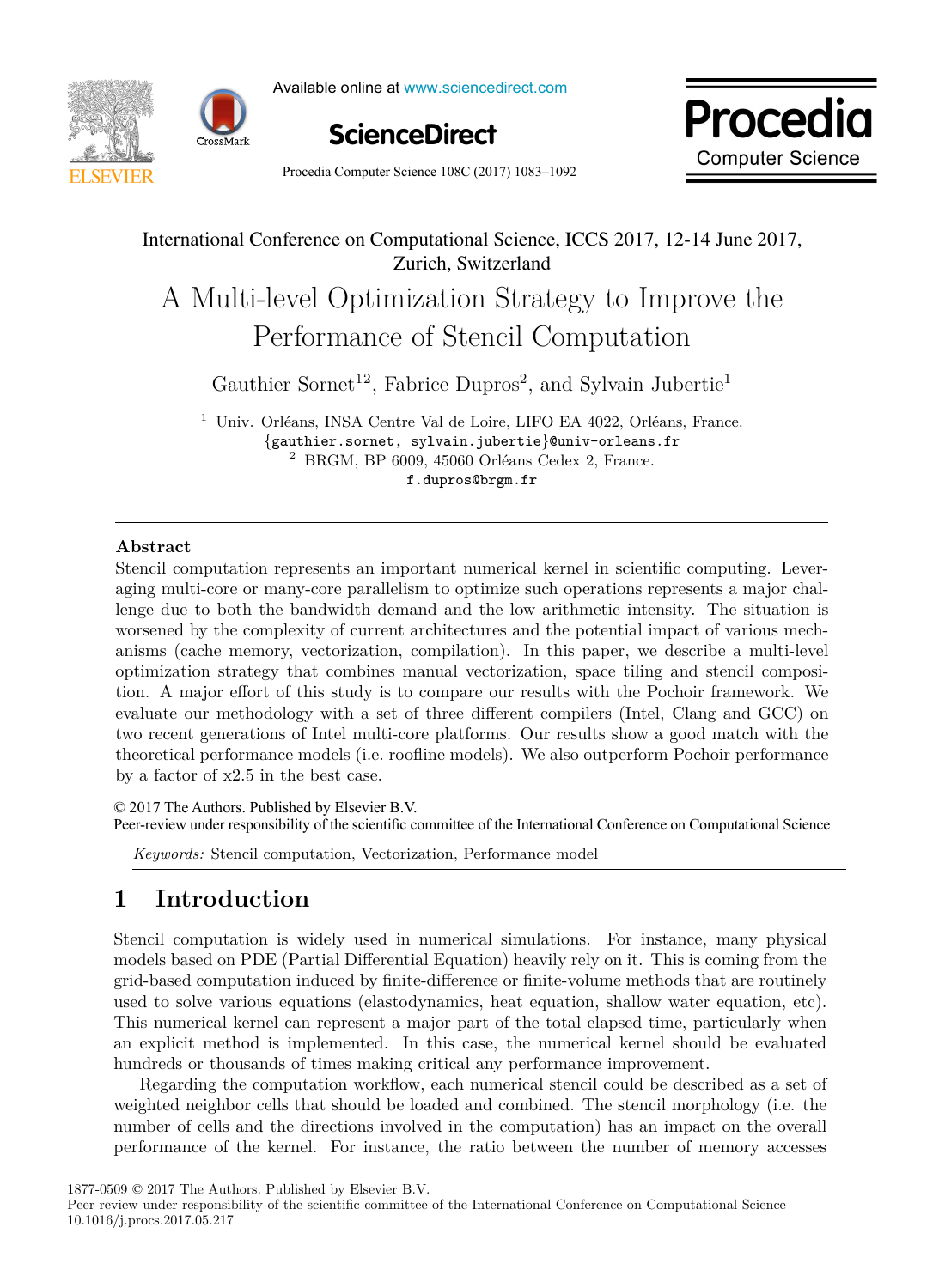and the number of operations on each cell should be minimized to improve the computational efficiency. This memory-bound situation is a concern on multi-core architectures regarding the limited improvement at the bandwidth level. The situation is worsened on many-core platforms and recent work underline significant efforts to extract the best level of performance of such platforms (e.g. Kalray MPPA-256 chips for seismic wave propagation stencil in [3]).

In this paper we consider the classical 7-point and 27-point stencils that exhibit different characteristics (arithmetic intensity, memory bandwidth demand). These stencils have already been widely studied in the scientific literature providing some good references [5]. The main contributions of this paper are the following. First, we underline the effectiveness of each level of optimization (vectorization, tiling, stencil composition) based on a set of representative compilers (Clang, Intel and GCC). Moreover, we show the portability of our methodology on two recent dual-socket Intel platforms (Intel Ivy Bridge and Broadwell). Finally, our contributions are analyzed with respect to the expected peak performance of each numerical kernel learned from the roofline prediction model [16]. Stencils studied in this paper have also been implemented with the Pochoir reference compiler [15] in order to discuss our results.

The paper proceeds as follows. Section 2 describes the related work. Section 3 discusses the fundamentals of stencil computation. We motivate the choice of each kernel by underlying their theoretical behavior. Section 4 underlines the main challenges for optimal performance on multi-core architectures and presents our contributions. Section 5 discusses our experimental results and Section 6 concludes this paper.

### **2 Related work**

Stencil-based computation is the building block of many numerical models. One of the critical aspects is to minimize the cost of the memory movements required to retrieve the data from the main memory to the fast local memories. There have been significant efforts on new techniques designed to improve the performance of these memory-bound kernels on different types of architectures [10, 7, 14]. Obviously, these efforts mainly tackle the improvement of data-reuse. Among them, space blocking techniques provide a first level of optimization but these approaches suffer from several limitations. First of all, the expected efficiency is bounded because of the very low reuse opportunity inherent to stencils. In [13], the limited speedup obtained from such strategies is described in a three-dimensional Jacobi loop (17%). Additionally, the impact of low-level mechanisms such as prefetching, vectorization or cache bypass are underestimated as described in [5, 1].

To overcome space tiling limitations, efforts have been focused on tiling the computational domain both in space and time directions. In this case, the algorithms exploit the iterative nature of the kernel. Time-skewing or cache-oblivious algorithms [8] rely on a similar idea to perform several time steps inside each subdomain. The main difference comes from the explicit blocking criterion in the first case whereas the oblivious approaches exploit a recursive cut in space in order to fit into cache memory. The search for the optimal spacetime tile shape is also a critical point, the so-called diamond tile shape exhibits the best performance [11, 12]. Regarding the growing importance of vectorization capabilities, the space-time decomposition could exhibit a high level of complexity for the compilers. Moreover, implementations at the application level is difficult as the organization of the code must be deeply revisited.

Much work has also been done on auto-tuning techniques. Several frameworks have been introduced to optimize stencil computations on modern architectures (e.g. PATUS [4] or PLUTO [2]). Amongst them, the Pochoir stencil compiler [15] aroused much interest. It implements stencil computations in a domain-specific language (DSL) and exploits a hyperspace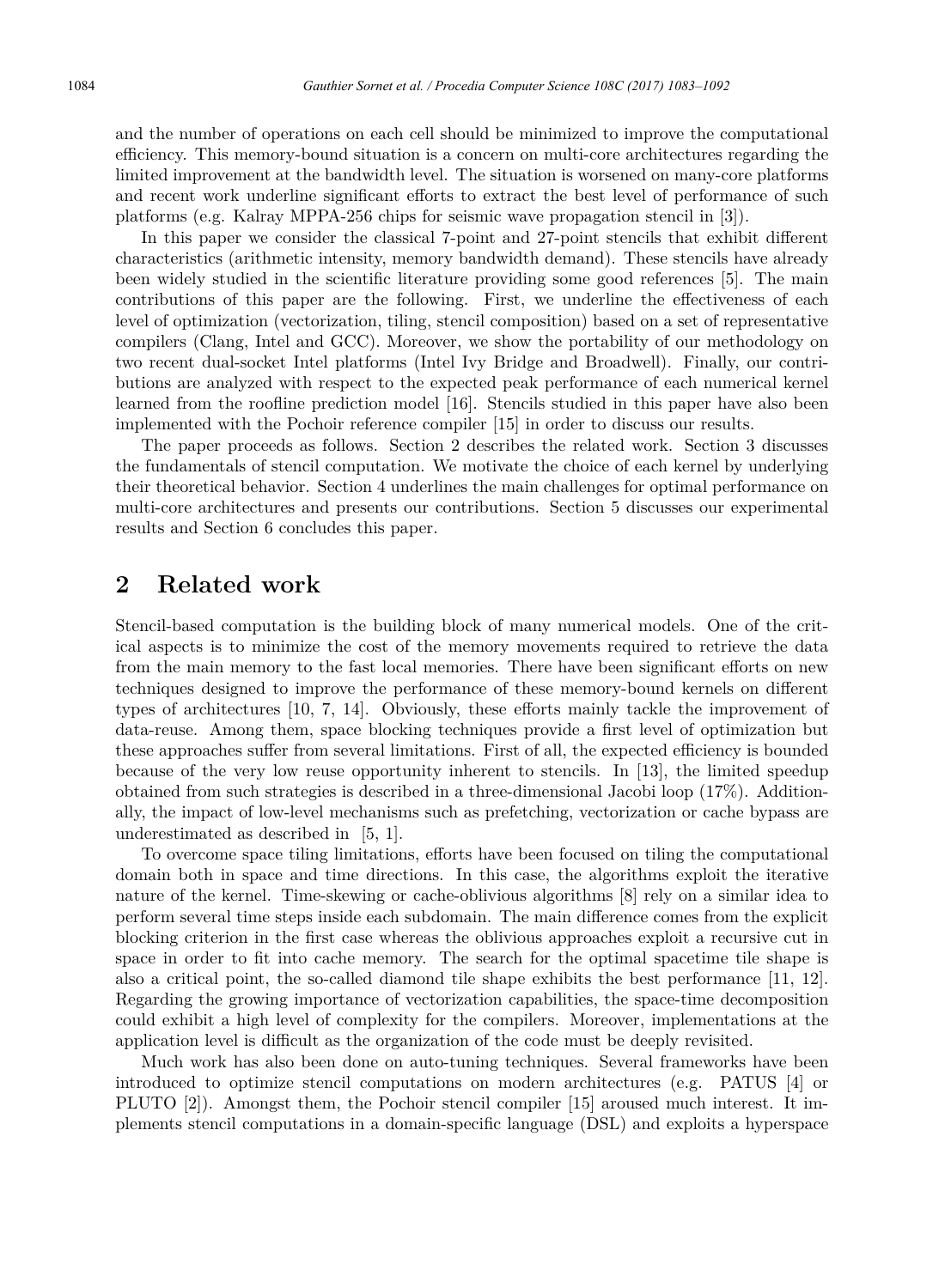

Figure 1: Visual representation of the 7-point and 27-point stencils.

cut algorithm in order to optimize cache reuse and parallelism. The Pochoir framework relies on the Cilk multithreading library and on the Intel compiler to vectorize.

# **3 Standard Stencils**

#### **3.1 7-point and 27-point Stencil Description**

We consider two classical stencils commonly studied in the scientific literature [13, 6]. The first stencil is a 7-point 3D stencil which includes a central cell with its six nearest neighbors as described in figure 1. The second stencil is a 27-point 3D stencil composed of a total of 27 cells: 6 direct plus 20 indirect neighbors included in the  $3 \times 3 \times 3$  cube around the central cell as described in figure 1. Both stencils are of great interest because they are representative of compute-bound and memory-bound situations. Indeed, we define the *Reuse Intensity* (RI) as a factor of reused floats per loaded bytes per stencil iteration. It is determined by the number of cells of the stencil divide by the number of bytes of a floating point value. The 7-point stencil performs the accumulation of 7 cells and each cell contains a 32 bits (4 bytes) floating point value. In this case, the reuse intensity factor is  $7/4 = 1.75$  for 7-point stencil that is likely to be memory-bound. It means that each float per byte is reused 1*.*75 times. For the 27-point stencil, the RI is 6*.*75, indicating that this stencil is less memory-bound.

### **3.2 Classic Stencil Implementation**

Stencil algorithms consist in traversing a grid and performing computation at each grid point. In the case of a three-dimensional Cartesian grid, the computation consists in using the neighbor points in the upward-downward, left-right and forward-backward directions to evaluate the value of the current grid point. The algorithm then iterates to the next point applying the same computation until the entire grid has been traversed. Considering the 7-point Jacobi stencil, one needs to deal with a domain of  $n<sup>3</sup>$  single precision values and adds neighbor weights to compute the result for the next iteration. On multi-core platforms, a classical way to extract parallelism is to exploit the nested loops coming from the spatial dimensions of the problem. One of the main advantages is a straightforward use of OpenMP directives that are applied to the external loop. A first level of optimization of this implementation is to use the collapse OpenMP option in order to extract the parallelism from the three spatial loops.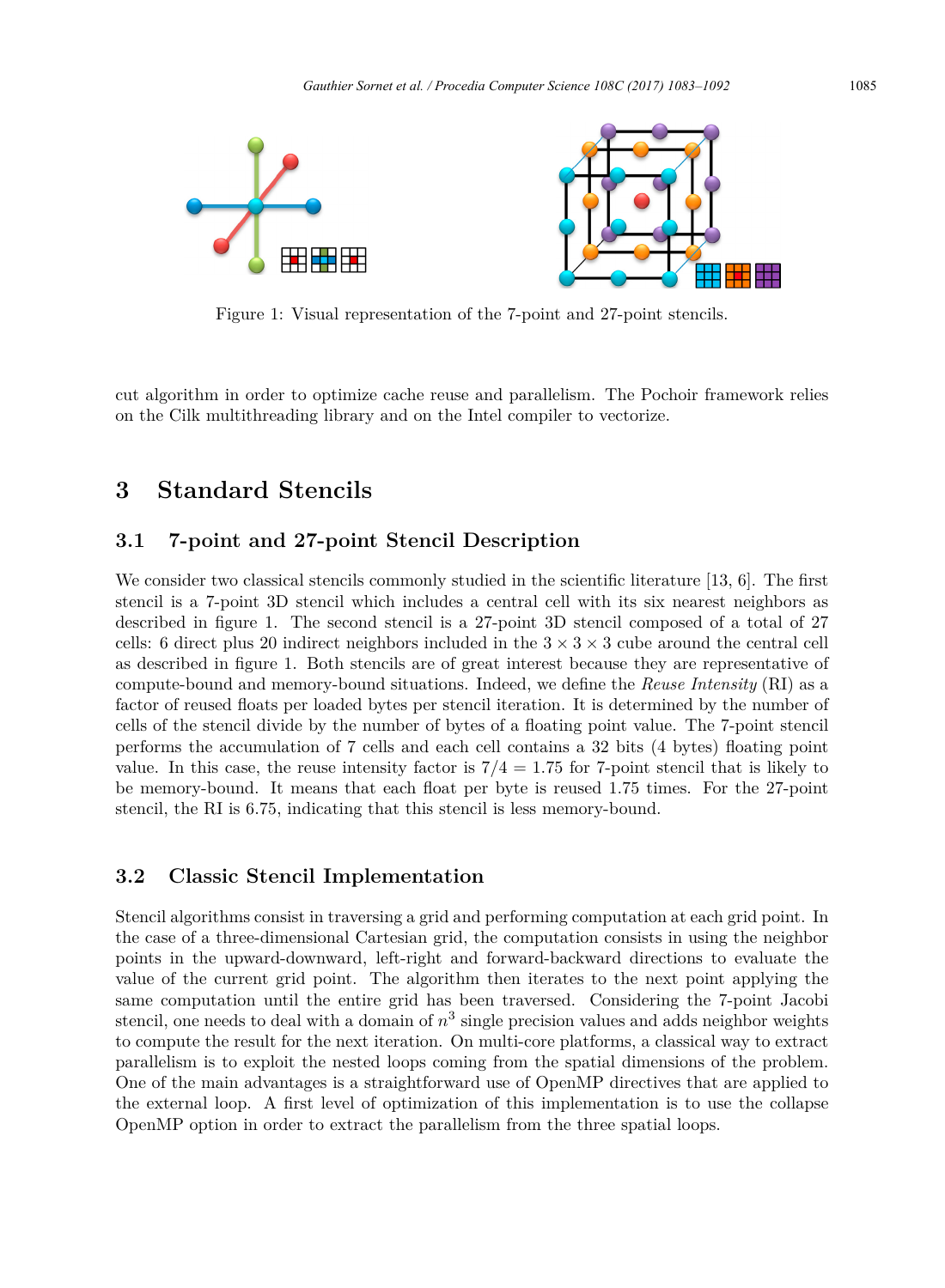### **4 Optimizations**

This section details the different techniques we propose to optimize stencil computation.

#### **4.1 Manual Vectorization**

Available in all modern processors, SIMD units are able to apply a single instruction on a vector of values.In our study, we consider using AVX units supported by our Intel platforms which are able to process vectors of eight floating point single precision values. Compilers may automatically vectorize some codes, but there is no guarantee that the process works nor that it provides the best vectorized code in terms of performance. Thus, we propose a hand-written vectorized version of the stencil computation to ensure that our code is correctly vectorized. We compared it with actual auto-vectorized codes produced by compilers. This version is written using compiler intrinsics and consists in computing eight contiguous cells at a time.

#### **4.2 Tiling**

Tiling consists in virtually decomposing the domain into tiles and adapting the traversal accordingly. In this case, we traverse the domain blockwise with a given tile size  $(tx; ty; tz)$ . When the whole domain does not fit into the cache, the standard stencil implementation makes the processor reload data from DRAM several times by iteration. If we traverse this domain by tiles fitting into the cache, we can expect to get closer to the theoretical RI. Therefore, the challenge is to determine the size of the tile that minimizes the amount of cache misses and provides the best performance. Optimized tile sizes have been experimentally found. Their larger dimensions are in the unit-stride direction which follows the literature [5, 12].

#### **4.3 Stencil Composition**

The standard stencil description underlines the impact of the Reuse Intensity (RI). For instance, the 7-point stencil exhibits poor theoretical performance. In this part, we introduce a strategy to build an equivalent of the 7-point stencil but with a higher density. This approach could be described as a similar strategy of spacetime stencil decomposition. Figure 2 provides an overview of the composition of two 7-point stencils. Regarding the reuse intensity, this new stencil is close to the 27-point stencil and is likely to improve the performance of the original 7-point stencil. Each evaluation of our composed stencil corresponds to two iterations of the original 7-point kernel, thus we perform twice more floating point operations. However, we expect to reach a higher level of performance. We remind that the RI of the 7-point stencil is 1.75 whereas the RI of the reformulated stencil with 25-point is 6.25.

The stencil composition is defined as follows. Let us consider two stencils *S<sup>A</sup>* and *S<sup>B</sup>* that must be applied consecutively, then it is possible to build a stencil *S<sup>C</sup>* that is the composition of *S<sup>A</sup>* and *SB*. If we consider that *S<sup>A</sup>* and *S<sup>B</sup>* are of dimension *N* where the size of each dimension are respectively  $S_A \cdot r_i * 2 + 1$  and  $S_B \cdot r_i * 2 + 1$  ( $1 \le i \le N$ ) then the composed stencil  $S_C$  is also in size *N* where the size of each dimension is  $(S_A.r_i + S_B.r_i) * 2 + 1$ . We can determine that the extra-compute ratio between the successive application of  $S_A$  and  $S_B$  in comparison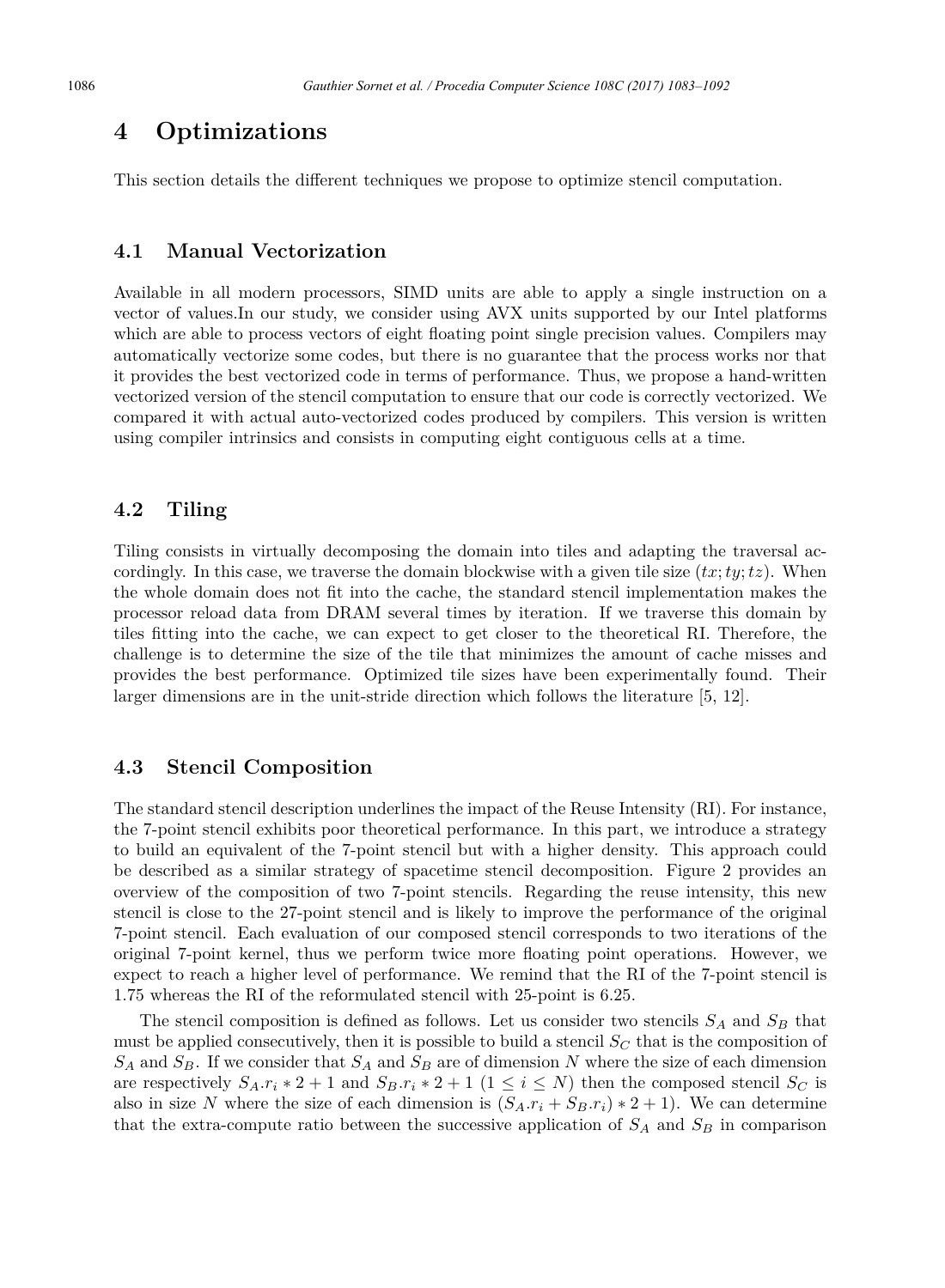

Figure 2: The 25-point stencil corresponding to the composition of two 7-point kernels.

with the application of  $S_C$  is given by the following approximation :

$$
\left(\prod_{i=1}^{N} 2(S_A.r i + S_B.r i) + 1\right) - 1
$$
  

$$
\left(\prod_{i=1}^{N} 2S_A.r i + 1 + \prod_{i=1}^{N} 2S_B.r i + 1\right) - 2
$$
 (1)

If we apply Equation 1 on the 27-point stencil, the half dimension is 1 and the extra-computation ratio is 2.29. In our case, for the 7-point stencil extra-computing ratio is 2.0 (2).

$$
\frac{(25pts - 1)Additions}{2time\_steps * (7pts - 1)Additions} \tag{2}
$$

# **5 Performance Analysis**

#### **5.1 Experimental Setup**

We used two dual-socket platforms for our experiments:

- the first one with Intel Xeon E5-2697 v2 Ivy Bridge processors, for a total of twenty-four cores at 2.7Ghz;
- the second one with Intel Xeon E5-2697 v4 Broadwell processors, for a total of eighteen cores at 2.3Ghz.

Our codes are compiled with three different compilers: Clang 3.8, GCC 6.2 and ICC 17, with -03 -march=native optimization flags, the second one implicitly enables AVX and FMA support on capable architectures. Multi-threading is performed using OpenMP. All results represent the maximum of ten runs to guarantee relevant values. The computation domain is composed of 512<sup>3</sup> single precision floating point values. Therefore, the memory footprint is one order of magnitude larger than the size of the last level of cache memory. For each run, 100 iterations are performed. The following versions are implemented for both the 7-point and the 27-point stencils, except for the composition which only concerns the first stencil: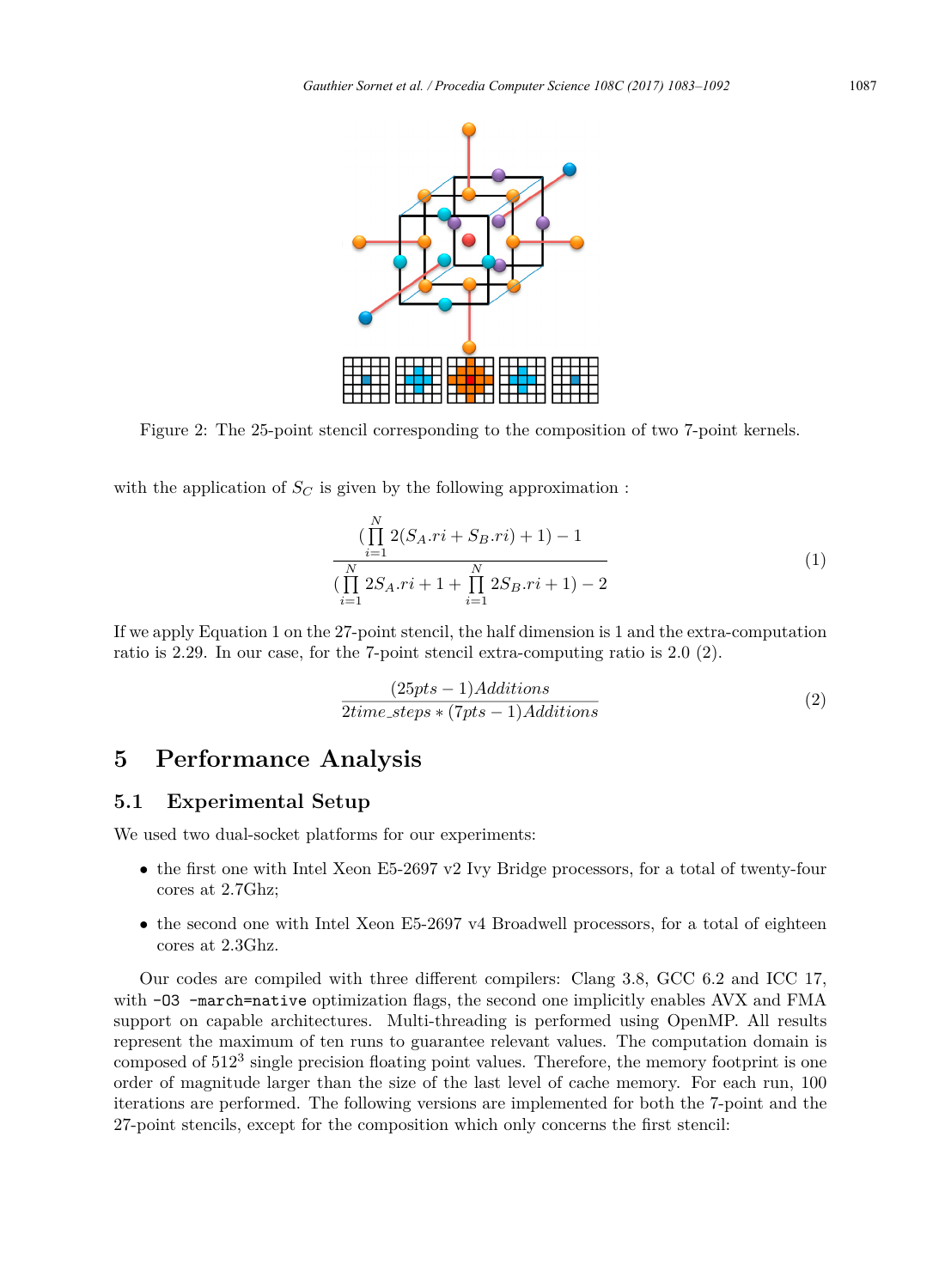

Figure 3: Experimental Stream and Linpack roofline models on Broadwell and Ivy Bridge platforms.

- 1. No vectorization: vectorization is disabled by the -fno-tree-vectorize compilation flag.
- 2. Automatic vectorization: compilers may automatically vectorize the code.
- 3. Manual vectorization: manual vectorization is performed as described in Section 4.
- 4. Manual vectorization with tiling: this version adds tiling to the previous version.
- 5. 7-point stencil composition: this version applies the 25-point stencil resulting from the self composition of the 7-point stencil and consequently performs only 50 iterations.
- 6. Pochoir: this version requires the Intel compiler since it is based on the Cilk threading library instead of OpenMP.

### **5.2 Performance Characterization**

#### **5.2.1 Roofline Models**

Figure 3 shows the roofline models obtained on Broadwell and Ivy Bridge platforms. It is a good visual tool to discuss both the performance of our baseline implementations but also to compare the impact of the reuse intensity (RI) of each stencil. First, we can observe that the achievable performance is strongly related to the RI. In the first case, the 7-point kernel is higtly memory-bound and the achievable peak performance is limited to an average upperbound of 100 GFLOPS on both platforms. For the 27-point stencil, the RI is higher (6.25 vs 1.75 for the 7-point) leveraging from the higher density of this kernel. Therefore, the upperbound achievable performance is 413 GFLOPS on Broadwell and 368 GFLOPS on Ivy Bridge. Nevertheless, these stencils are still memory-bound as their RI are below the compute-bound limit measured on each platform (8.4 on Broadwell and 7.2 Ivy Bridge platforms). Secondly, if we combine manual vectorization and space tiling optimization we almost reach 30% of the achievable peak performance for the 7-point and 27-point stencils on both platforms. In fact, the 7-point and 27-point stencils perform respectively 41 GFLOPS over 116 GFLOPS and 158 GFLOPS over 447 GFLOPS on the Broadwell platform. Moreover, the Ivy Bridge platform achieves 35 GFLOPS over 104 GFLOPS and 128 GFLOPS over 400 GFLOPS with respectively the 7-point and 27-point stencils. These results are rather good as we do not take into account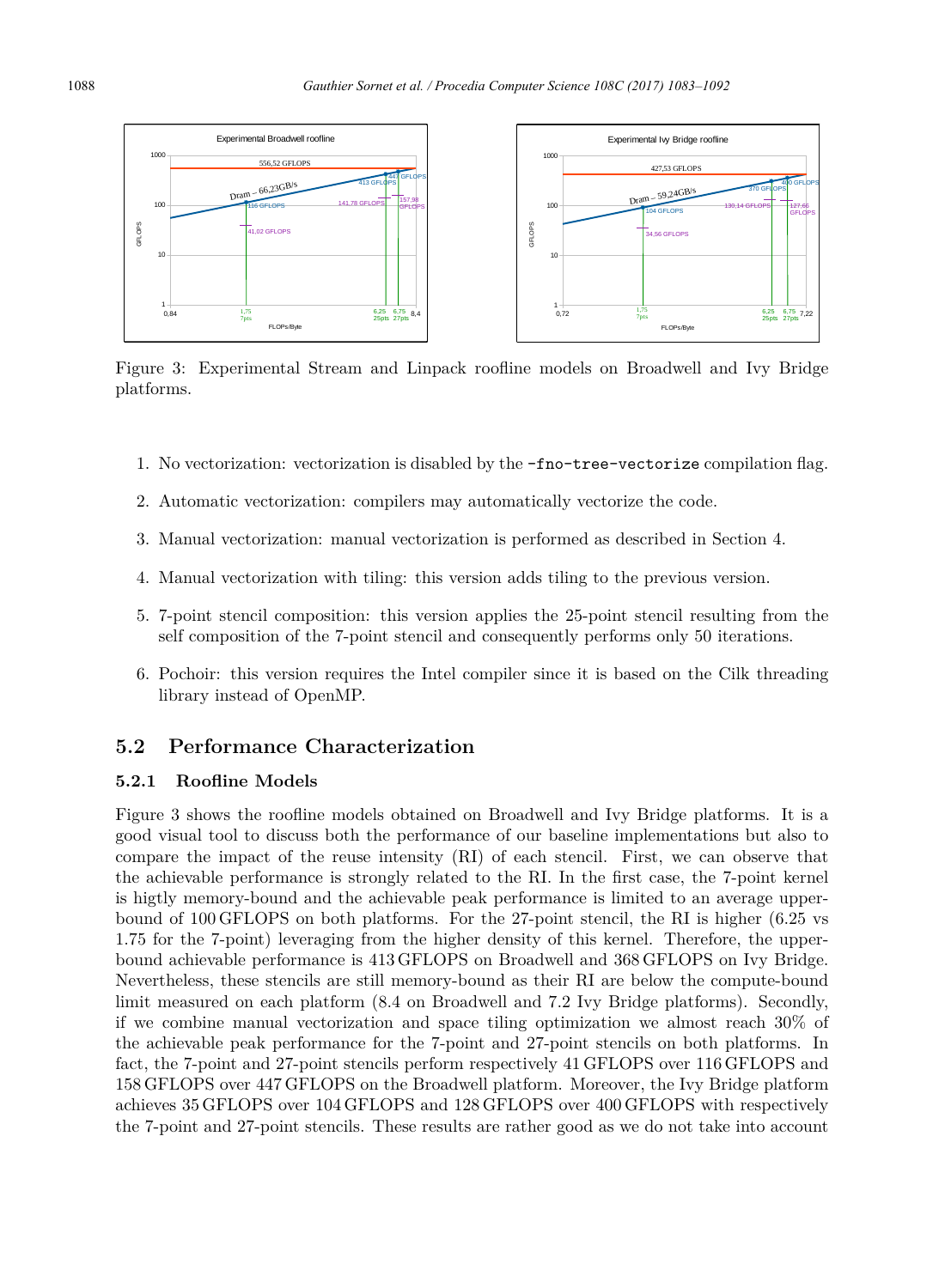advanced ceiling for our roofline models. For instance, one may consider that with only additions, processors may no use all its operator ports. Whereas a theoretical peak performance can be determined from all the available ports. As a result, our kernels have a significantly reduced achievable peak performance.

### **5.2.2 Comparison with the theoretical Results**

The reuse intensity is a tool to check the level of performance of our implementations. The theoretical ratio between the RI of the 27-point and the 7-point stencil is 6.75/1.75  $\approx$  3.85. We use this ratio to discuss the performance observed on the different architectures. Regarding the Clang compiler auto vectorization version, the ratio measured is 1.97 on Broadwell and 2.04 on Ivy Bridge. These values are far from the theoretical value. Additional investigations demonstrate that Clang compiler is unable to vectorize the standard OpenMP implementations. Combination of the complexity of the nested loops and side effects from the use of OpenMP directives could explain this situation [9]. GCC and ICC compilers vectorize the code leading to better results. Another issue is the DRAM memory access delay. Any loaded data from DRAM into caches have to be reused as mush as possible in order to avoid some DRAM access delays. As we supposed a 3D grid bigger than caches, each grid cell is loaded at least once by iteration. At the best, they are loaded only once by iteration. To get close to it, it needs the spacial cache reuse to be optimized. This is the aim of the tile optimization. Table 1 shows our tiled vectorized peak performance ratios 27-point/7-point. The performance ratios of the manually vectorized and tiled versions (version 4) are closer to 3.85 than the ones for the automatic vectorized versions (version 2). Thus, we observe a good match between the theoretical RI ratio and these experiments. This version shows a reliable ratio of 3.13.

| Machine          | Clang compiler |             | Intel Compiler |             | GCC Compiler |             |
|------------------|----------------|-------------|----------------|-------------|--------------|-------------|
|                  | 2-Auto         | 4-ManuTiled | $\pm 2$ -Auto  | 4-ManuTiled | - 2-Auto     | 4-ManuTiled |
| <b>Broadwell</b> | 197            | 3.45        | 4.28           | 3.88        | 4.18         | 3.74        |
| Ivy Bridge       | 2.04           | $2.59\,$    | 4.24           | 4.14        | 4.20         | 3.72        |

Table 1: Ratios between 7-point and 27-point kernels of automatically vectorized version 2 and our best optimized version 4. The theoretical value ration is about 3.85.

### **5.3 Multi-level Optimization**

We evaluate the improvement coming from our optimizations including a new algorithmic formulation introduced for the 7-point stencil. Figure 4 shoes the results we obtained.

### **5.3.1 Impact of Vectorization**

The comparison between manual and automatic vectorization underlines the difficulty for the compiler to fully exploit this level of parallelism. As described in the previous section, the Clang compiler is struggling to be efficient on the 27-point stencil that exhibits complex multithreaded nested loops. Indeed, the compiler uses a lot of uload/ustore and does not detect that the buffers are aligned. Moreover, in our case, the OpenMP transformations may inhibit the Clang automatic vectorization. For these reasons, the scalar version and the automatic vectorization version of Clang have the same performance. This is the reason why only the scalar version is shown on figures 4. Our manual vectorization strategy provides a significant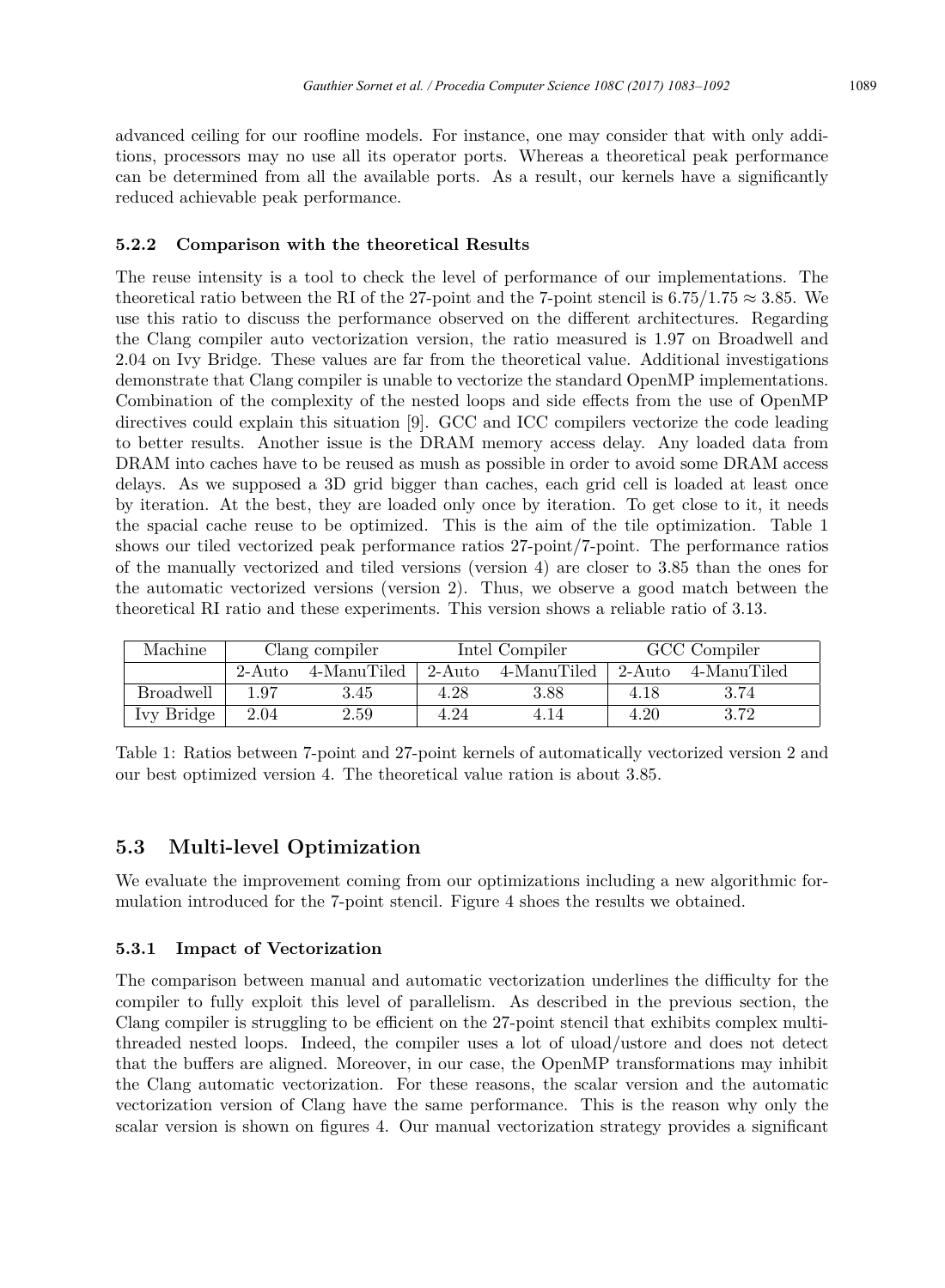

Figure 4: Impact of the multi-level optimization strategy on the 7-point and the 27-point stencils with the Clang, Intel and GCC compilers on a dual-socket Intel Xeon Broadwell (E5-2697v4) and a dual-socket Intel Xeon Ivy Bridge platform.

compiler. As a matter of fact, the 7-point stencil can hardly benefit from these improvements improvement in comparison with the results obtained with the three compilers. We observe an average gain of  $1.8\times$  for Intel and GCC compilers and a maximum gain of a factor 4.2 for Clang as this kernel quickly saturates the memory bandwidth available.

#### **5.3.2 Impact of Tiling**

Tiling is a strategy to enhance data-reuse.We learn from figures 4 that the impact of this optimization is rather strongly dependent on the stencil characteristics.For instance, we observe limited gains for the 7-point stencil (less than 10% on Broadwell and about 0.3% on Ivy Bridge) whereas the 27-point stencil is able to benefit from this strategy (more than 25% on Broadwell and more than 12% on Ivy Bridge). This is mainly coming from the shape of the stencil and the ratio between the computation and the memory movement that offers more opportunities to reuse data in the 27-point case. The optimal tile size selection is another issue. We solve it for each stencil and architecture thanks to an experimental approach guided by the literature [5, 12].

#### **5.3.3 Impact of Stencil Composition**

The last stage of our optimization strategy corresponds to a new formulation of the numerical kernel. We evaluate this strategy for the 7-point example as this kernel is more likely to leverage this improvement.

In terms of GFLOPS, we observe good performances with Clang, Intel and GCC compilers as the measured speedup on Broadwell is respectively  $3.34\times, 3.33\times$  and  $3.42\times$ . On the Ivy Bridge, we also have respectively  $2.8 \times$ ,  $3.74 \times$  and  $3.26 \times$  speedups. The reuse intensity of the 25-point stencil (new formulation of the 7-point stencil) allows us to compute with a higher efficiency whatever the compiler or the platform. Additionally, we maintain the coherency with the theoretical analysis. Figure 4 shows the peak performance measured with the 25-point and the 27-point stencil. The measurements are very similar as both stencils exhibit very close data reuse capabilities. Elapsed times are reported in table 2. As explained in the subsection 4.3, the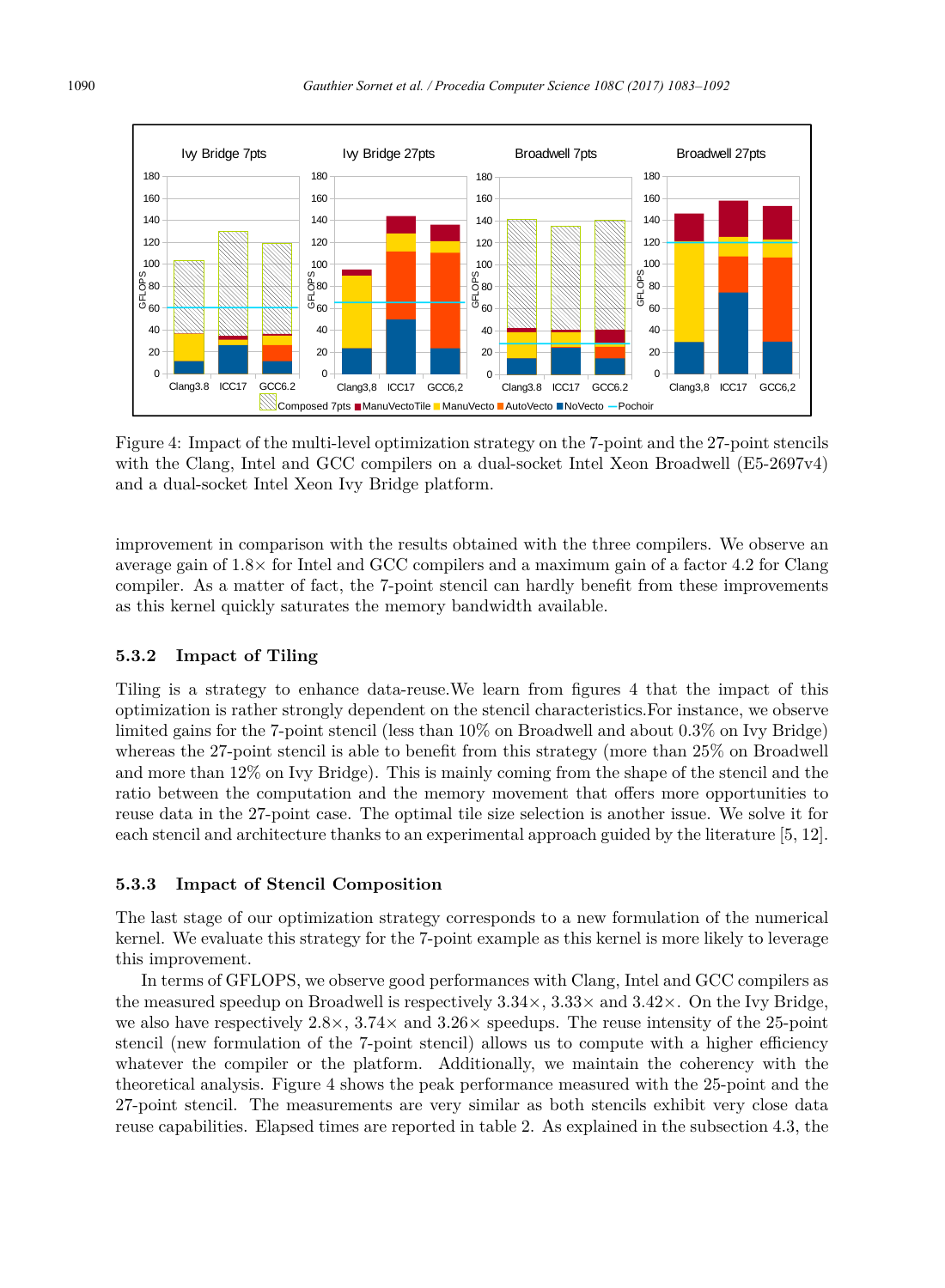25-point stencil is the result of the 7-point stencil self-composition but it requires 4 times more additions by iteration (from 6 to 24 additions). However, one iteration of the 25-point stencil is equivalent to 2 iterations of the 7-point stencil. Thus, to obtain the same numerical results, we only need half the number of iterations. As a result, we perform twice more additions for the whole computation. Then, in terms of elapsed time, the measured speedup on Broadwell is respectively divided by 2 and are equal to  $1.67\times$ ,  $1.67\times$  and  $1.7\times$ . On the Ivy Bridge, we also have respectively  $1.4 \times$ ,  $1.87 \times$  and  $1.63 \times$  speedups. We are still investigating these odd Pochoir performances.

| Machine          | Stencil     | steps | Clang | ICC  | GCC  | Pochoir |
|------------------|-------------|-------|-------|------|------|---------|
| Ivy Bridge       | 7-point     | 100   | 2157  | 2288 | 2174 | 1316    |
|                  | $25$ -point | 50    | 1520  | 1306 | 1339 | 2534    |
|                  | $27$ -point | 100   | 3613  | 2393 | 2532 | 5289    |
| <b>Broadwell</b> | 7-point     | 100   | 1875  | 1956 | 2117 | 2810    |
|                  | $25$ -point | 50    | 938   | 1160 | 1276 | 2301    |
|                  | $27$ -point | 100   | 2358  | 2183 | 2249 | 2893    |

Table 2: Elapsed time (in ms) of the 7-point  $(RI=1.75)$  and the 25-point  $(RI=6.25)$  stencil.

# **6 Conclusion and Perspectives**

As shown in our experiments, optimizing stencil kernels is not straightforward since efficient optimization techniques depend on the stencil morphology, on the underlying architecture and on compilers. Taken independently, these optimization techniques are simple to implement, but they need to be combined in order to reach near-peak performance, and some parameters, like the tile size, may need to be tuned for each architecture. The Pochoir library relies on a complex space and time decomposition which outperforms our implementation (tiling and manual vectorization) only for the 7-point stencil on the Ivy Bridge architecture. However, our stencil composition is able to reach a similar level of performance on this architecture. In all other cases, our best implementation is faster than Pochoir but the speedup is highly variable depending on the architecture, on the stencil and on the compilers. Of course, faster implementations may be obtained since we do not reach the upper bound of the Roofline, but reducing the remaining gap may require to increase the code complexity.

Despite encouraging results, the implementation of our contributions in some real applications may not seem straightforward nor reasonable. Indeed, these optimizations are tied to the underlying architecture which may prevent code portability. To solve this problem, we plan to use the same approach as Pochoir: splitting the interface from the optimized implementation. A Domain Specific Language (DSL) would be provided to the developer who focuses on the description of its stencil computation. Optimized implementation would be obtained using either a specific compiler, like Pochoir, or meta-programming techniques.

——————————————————————————

# **7 Acknowledgments**

The authors thank Philippe Thierry, senior principal engineer at Intel, for many interesting discussions and for providing us access to Broadwell and Ivy Bridge platforms. The work of G. Sornet is co-funded by the Région Centre-Val de Loire.